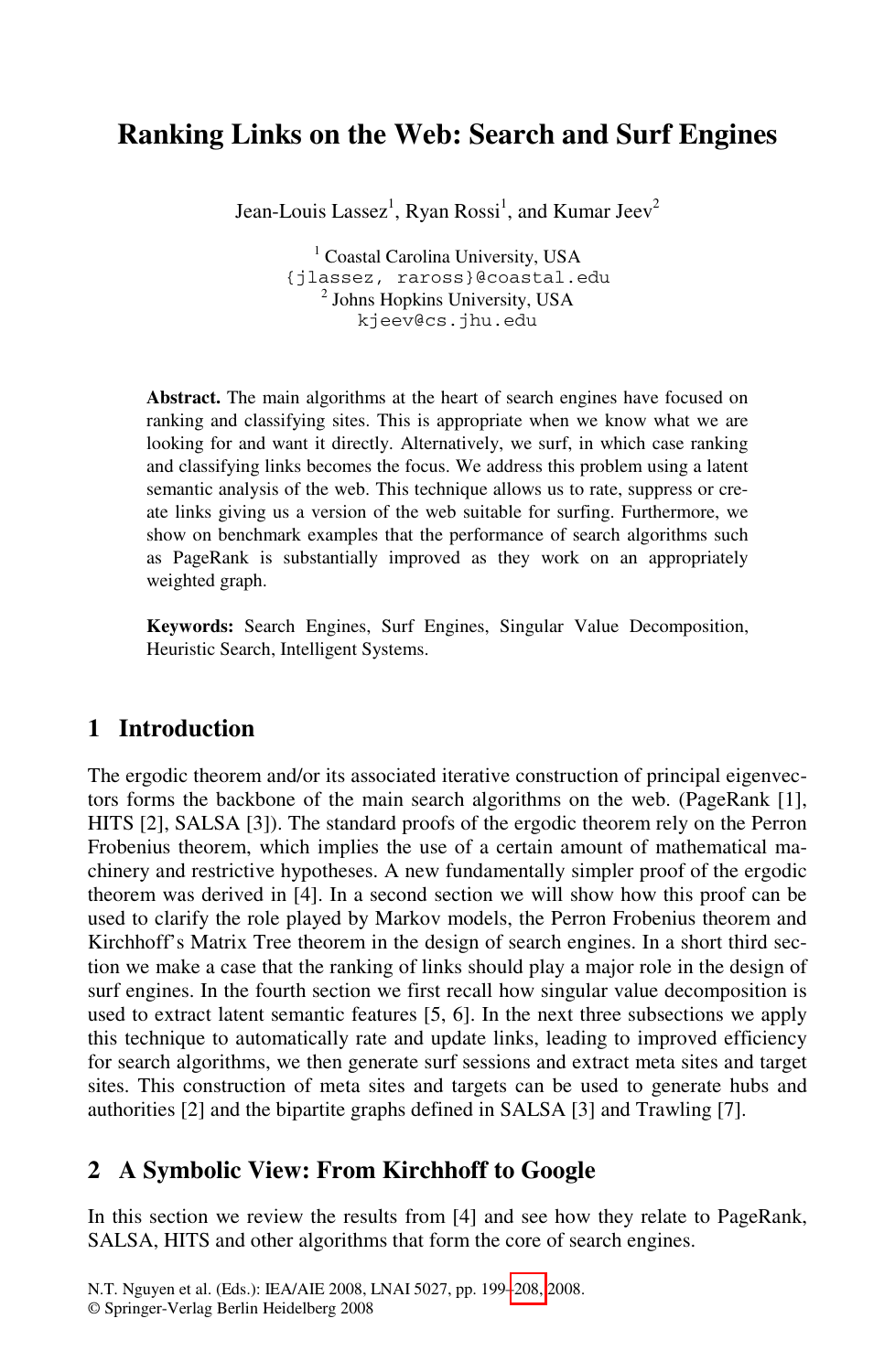In the patent application for PageRank we find the statements: "the rank of a page can be interpreted as the probability that a surfer will be at a particular page after following a large number of forward links. The iteration circulates the probability through the linked nodes like energy flows through a circuit and accumulates in important places." The first sentence shows that the web is considered as a Markov chain and that the ranking of sites is given as an application of the ergodic theorem [8], which indeed computes how frequently each site is visited by a surfer. The second sentence is related to Kirchhoff's [9] current law.

The proof of the ergodic theorem is most frequently given as an application of the Perron Frobenius theorem, which essentially states that the probabilities of being at a particular site are given as the coefficients of the principal eigenvector of the stochastic matrix associated to the Markov chain, which is computed as

#### $\lim_{n\to\infty} M^n e$ , where *e* is the *unit* vector *n*

The implementation of the PageRank algorithm uses this construction (as a foundation, there is more to the PageRank algorithm and to the Google search engine), as well as SALSA. So we have two separate problems to consider. One is the use of the Markov Chain model for the web, and the other is the use of the Perron Frobenius theorem as a basis for an implementation. Indeed alternative constructions for computing the most frequently visited sites have been proposed for instance based on Gauss Seidel [10]. And if Kleinberg's HITS algorithm is not based on the Markov Chain model or the ergodic theorem, it nevertheless makes systematic use of the Perron Frobenius theorem.

The ergodic theorem now plays a major role in computer science, but its complete proof is a challenge at least for undergraduate computer scientists. Indeed we have issues of convergence involving further theorems from analysis, computing eigenvalues which involves considerations of complex numbers, issues of uniqueness of solution which creates serious problems leading to restrictive hypotheses and further mathematical machinery [10].

In [11,12] it was shown that elimination theory, based on Tarski's meta theorem could be used to derive strikingly simple proofs of important theorems whose known proofs were very involved. This technique was applied in [4] to the ergodic theorem. We informally present here the essential result that allows us to present the ergodic theorem with minimal mathematical machinery and no overly restrictive hypotheses.

Let G be a graph representing a Markov chain where the nodes  $s_i$  are called states (or sites in our application) and the edges represent links between states.

Consider the system of equations below. The  $x_i$  are the probabilities of being in state i, while  $p_{i,j}$  is the probability of moving from state i to state j. So if we are in state 2 with probability  $x_2$ , it is because we were previously in state 1 with probability  $x_1$  and we transitioned with probability  $p_{12}$ , or we were in state 4 with probability  $x_4$ and we transitioned to state 2 with probability  $p_{42}$ .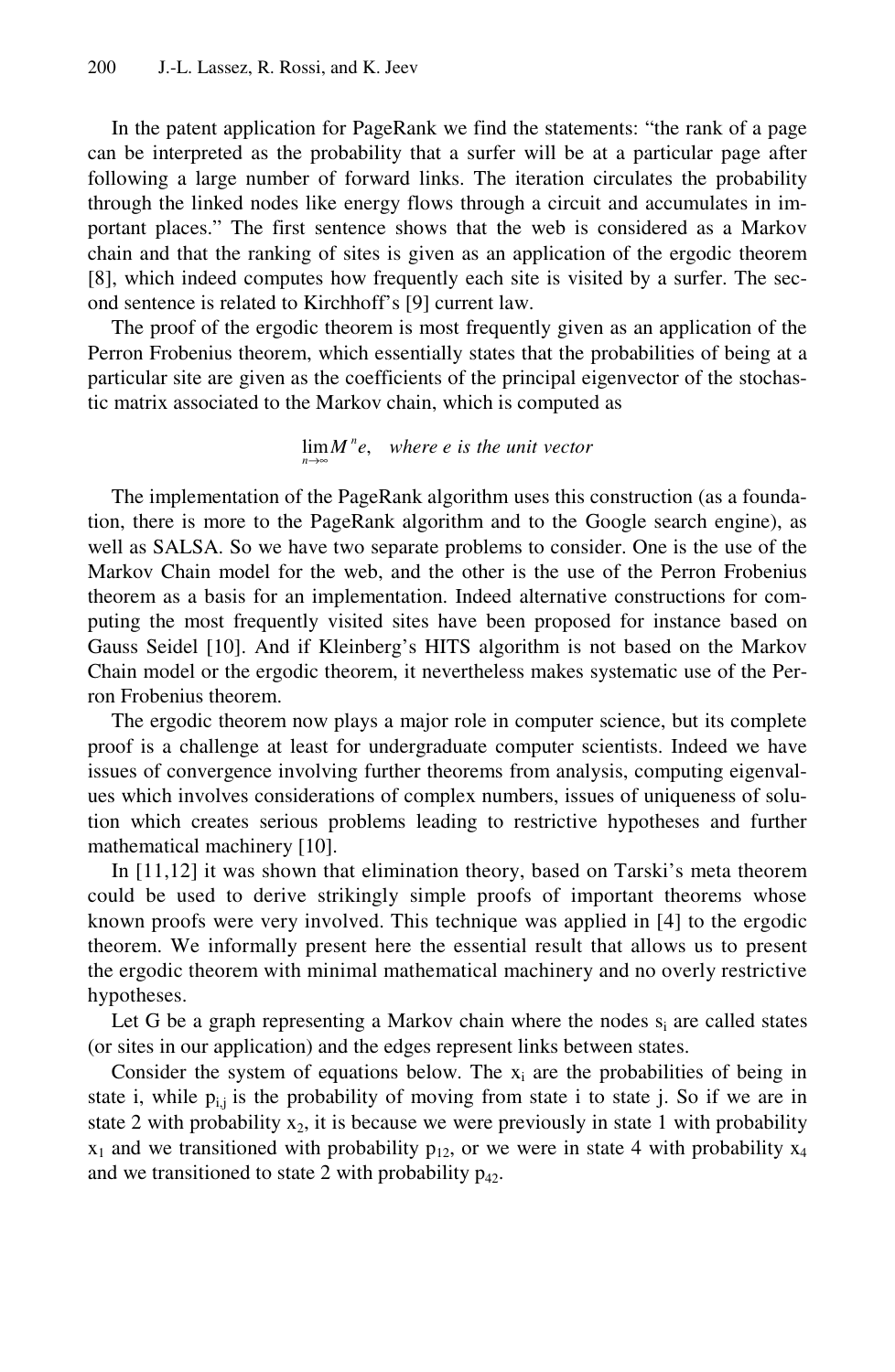$$
p_{21}x_2 + p_{31}x_3 + p_{41}x_4 = x_1
$$
  
\n
$$
p_{12}x_1 + p_{42}x_4 = x_2
$$
  
\n
$$
p_{13}x_1 = x_3
$$
  
\n
$$
p_{34}x_3 = x_4
$$
  
\n
$$
\sum x_i = 1
$$

We solve this system by symbolic Gaussian elimination, using maple we find:

$$
x_1 = p_{21}p_{34}p_{41} + p_{34}p_{42}p_{21} + p_{21}p_{31}p_{41} + p_{31}p_{42}p_{21}/\Sigma
$$
  
\n
$$
x_2 = p_{31}p_{41}p_{12} + p_{31}p_{42}p_{12} + p_{34}p_{41}p_{12} + p_{34}p_{42}p_{12} + p_{13}p_{34}p_{42}/\Sigma
$$
  
\n
$$
x_3 = p_{41}p_{21}p_{13} + p_{42}p_{21}p_{13}/\Sigma
$$
  
\n
$$
x_4 = p_{21}p_{13}p_{34}/\Sigma
$$
  
\n
$$
\Sigma = p_{21}p_{34}p_{41} + p_{34}p_{42}p_{21} + p_{21}p_{31}p_{41} + p_{31}p_{42}p_{21} + p_{31}p_{41}p_{12} + p_{31}p_{42}p_{12} + p_{42}p_{42}p_{42} + p_{43}p_{42}p_{42} + p_{43}p_{42}p_{42} + p_{43}p_{42}p_{42} + p_{43}p_{42}p_{42} + p_{43}p_{42}p_{42} + p_{43}p_{42}p_{42} + p_{43}p_{42}p_{42} + p_{43}p_{42}p_{42} + p_{43}p_{42}p_{42} + p_{43}p_{42}p_{42} + p_{43}p_{42}p_{42} + p_{43}p_{42}p_{42} + p_{43}p_{42}p_{42} + p_{43}p_{42}p_{42} + p_{43}p_{42}p_{42} + p_{43}p_{42}p_{42} + p_{43}p_{42}p_{42} + p_{43}p_{42}p_{42} + p_{43}p_{42}p_{42} + p_{43}p_{42}p_{42} + p_{43}p_{42}p_{42} + p_{43}p_{42}p_{42} + p_{43}p_{42}p_{42} + p_{43}p_{42}p_{42} + p
$$

$$
p_{34}p_{41}p_{12} + p_{34}p_{42}p_{12} + p_{13}p_{34}p_{42} + p_{41}p_{21}p_{13} + p_{42}p_{21}p_{13} + p_{21}p_{13}p_{34}
$$

A careful examination shows us that a monomial such as  $p_{42}p_{21}p_{13}$  represents a reverse weighted spanning tree with root at  $s<sub>3</sub>$ . So we see clearly how to compute a general solution:  $x_i$  will be equal to the quotient of the sums of the monomials corresponding to the reverse weighted spanning trees rooted at  $s<sub>i</sub>$  by the sum of the monomials corresponding to all reverse weighted spanning trees.



**Fig. 1.** 

A simple induction will complete the proof whose details can be found in [4]. So we can present the ergodic theorem without any of the usual more complex machinery. We have the exact solution in a finite number of steps.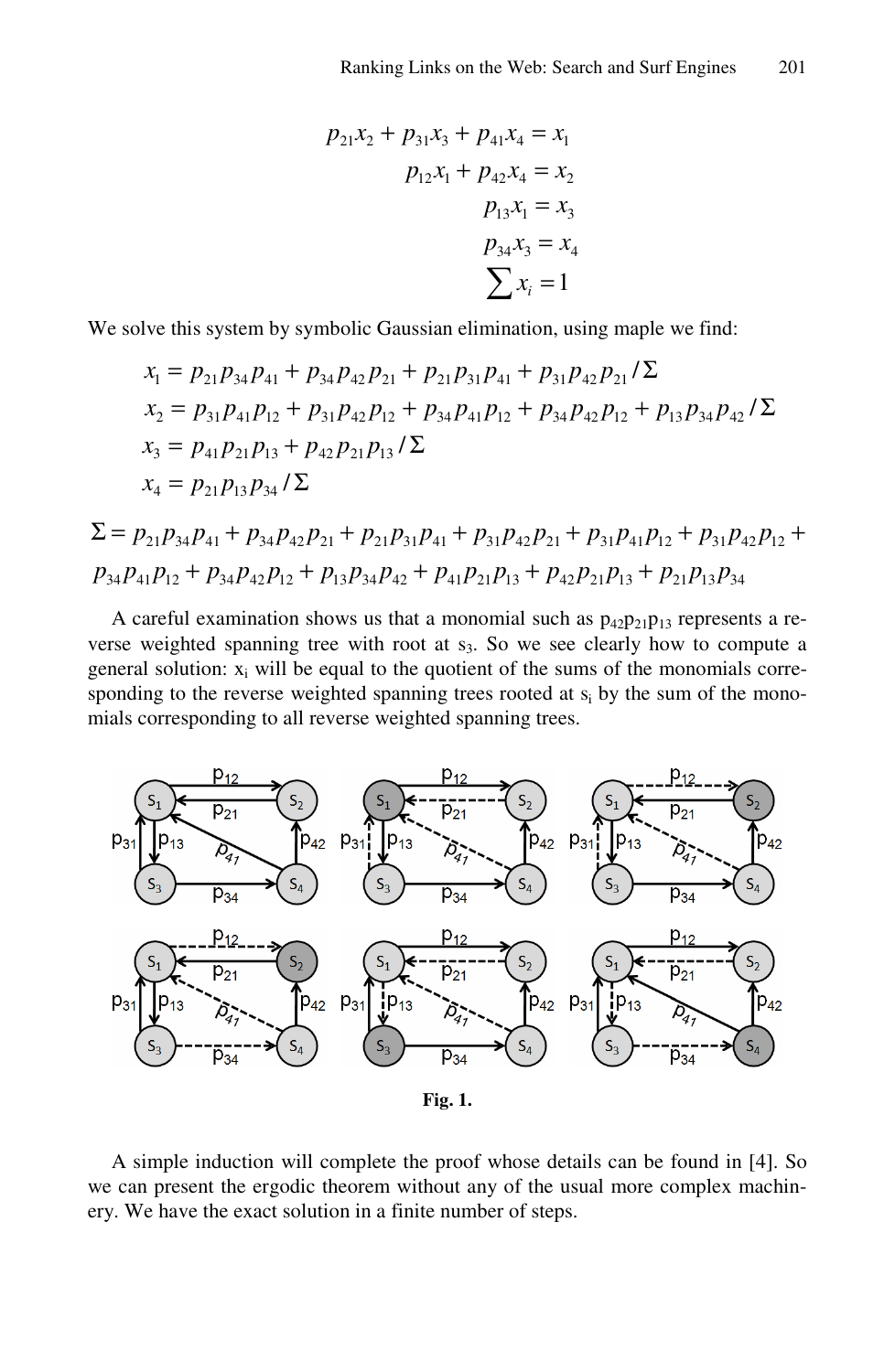Also importantly we see that the only restrictive condition is that the denominator  $\Sigma$  is non null, that is we require that the graph admits at least one reverse spanning tree. That is an improvement on the use of Perron Frobenius which does not converge on a cycle as its largest eigenvalue has degree two. This causes restrictive conditions and makes the proof more complex, even though intuitively it is obvious that the solution is a uniform value for all sites. While with our proof we see that obviously all spanning trees are isomorphic and therefore all probabilities are equal.



**Fig. 2.** 

Furthermore, we see that if a graph has several "sinks" as described in the Google patent, then it cannot have a reverse spanning tree and the ergodic theorem will not apply. That is why in PageRank new links are added to get out of sinks, making the graph strongly connected.

### **3 From Search Engines to Surf Engines**

If at the theoretical level some algorithms assume that links are given some weights or probabilities, in practice they are given a uniform probability distribution. It is however clear that all links are not "equal" and that a weighting of these links should improve the performance of search engines. This is a local ranking as shown in figure 3, where the question is "where can I go from here?"



**Fig. 3.**

However if we consider the surfing aspect of search where we start a bit randomly and go window shopping on the sites, a ranking or rating of links should be of fundamental importance. This time the question is not "where can I go from here?" but rather "where *should* I go from here?" even if there is no link. This is particularly important for updating the graph, as illustrated in figure 4. The graph on the top-left represents the web at some point in time. Later new sites I,J,K,L are added with links to H and the sites C and G have updated their links adding one to H, as seen on the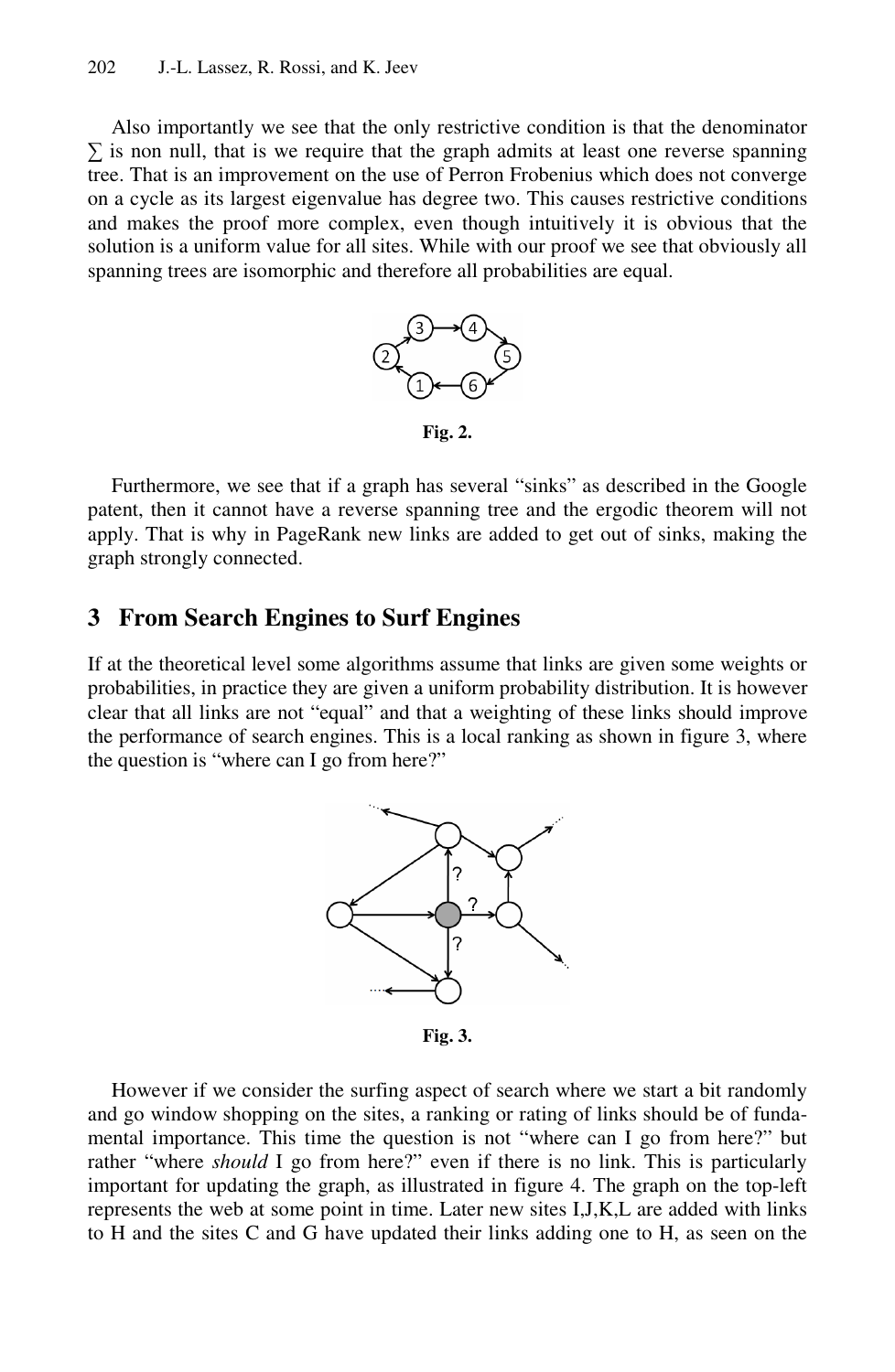top-right graph. Now that H is clearly an important site, we would like to automatically update the graph, for instance by adding a link from A to H as shown in the graph at the bottom.



**Fig. 4.**

Finally an important question is raised when we rank the links globally, as opposed to locally. In figure 5 the importance of links is marked by the thickness of the arrow.



**Fig. 5.**

The question is: what is the nature of the sites which correspond to the most highly ranked links? We can expect them to be of some significance, and we will verify this at the end of the next section.

#### **4 Latent Semantic Analysis of the Web**

The seminal paper by Kleinberg [2] introduced the notion of Hubs and Authorities for sites on the web, and if it does not rely on the Markov Chain model, it is a remarkable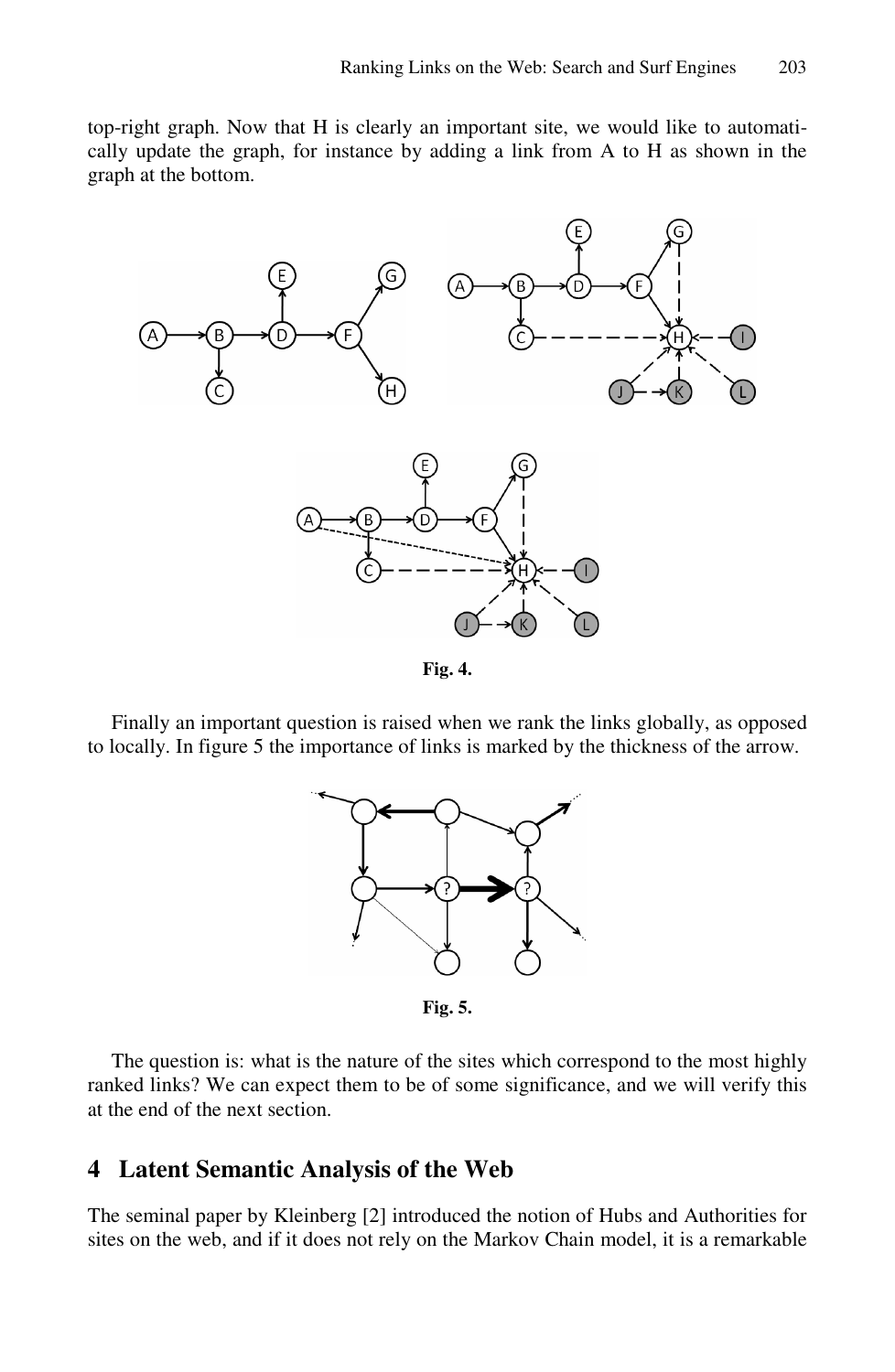application of the Perron Frobenius theorem, as it makes a double usage of its construction of principal eigenvectors.

We go one step further by considering the singular value decomposition which systematically computes all eigenvectors of  $MM<sup>T</sup>$  and  $M<sup>T</sup>M$ . Instead of using the eigenvectors to classify sites as in [2], we use them to rank the links by computing a new graph representation of the web.

#### **4.1 Singular Value Decomposition**

Let  $M \in \mathfrak{R}^{n \times m}$ , we decompose M into three matrices using Singular Value Decomposition:

$$
M = U S V^T
$$

where  $U \in \mathfrak{R}^{n \times m}$ ,  $S \in \mathfrak{R}^{m \times m}$  and  $V^T \in \mathfrak{R}^{m \times m}$ . The matrix S contains the singular values located in the  $[i, i]_{1,\dots,n}$  cells in decreasing order of magnitude and all other cells contain zero. The eigenvectors of  $MM<sup>T</sup>$  make up the columns of U and the eigenvectors of  $M<sup>T</sup>M$  make up the columns of V. The matrices U and V are orthogonal, unitary and span vector spaces of dimension n and m, respectively. The inverses of U and V are their transposes.

$$
\begin{bmatrix} | & | & | \\ d_1^f & d_2^f & \cdots & d_k^f \\ | & | & | & | \end{bmatrix} \begin{bmatrix} s_1 & 0 & 0 & 0 \\ 0 & s_2 & 0 & 0 \\ 0 & 0 & \ddots & 0 \\ 0 & 0 & 0 & s_k \end{bmatrix} \begin{bmatrix} - & d_1^c & - \\ - & d_2^c & - \\ \vdots & \vdots & \vdots \\ - & d_k^c & - \end{bmatrix}
$$
  

$$
U
$$

The columns of U are the *principal directions of the hubs* and the rows of  $V<sup>T</sup>$  are the *principal directions of the authorities*. The principal directions are ordered according to the singular values and therefore according to the importance of their contribution to M.

The singular value decomposition is used by setting some singular values to zero, which implies that we approximate the matrix M by a matrix:

$$
M_k = U_k S_k V_k^T
$$

A fundamental theorem by Eckart and Young states that  $M_k$  is the closest rank-k least squares approximation of M [13]. This theorem can be used in two ways. To reduce noise by setting insignificant singular values to zero or by setting the majority of the singular values to zero and keeping only the few influential singular values in a manner similar to principal component analysis.

In latent semantic analysis we extract information about the relationships between sites as they change when we set all, but the most significant, singular values to zero.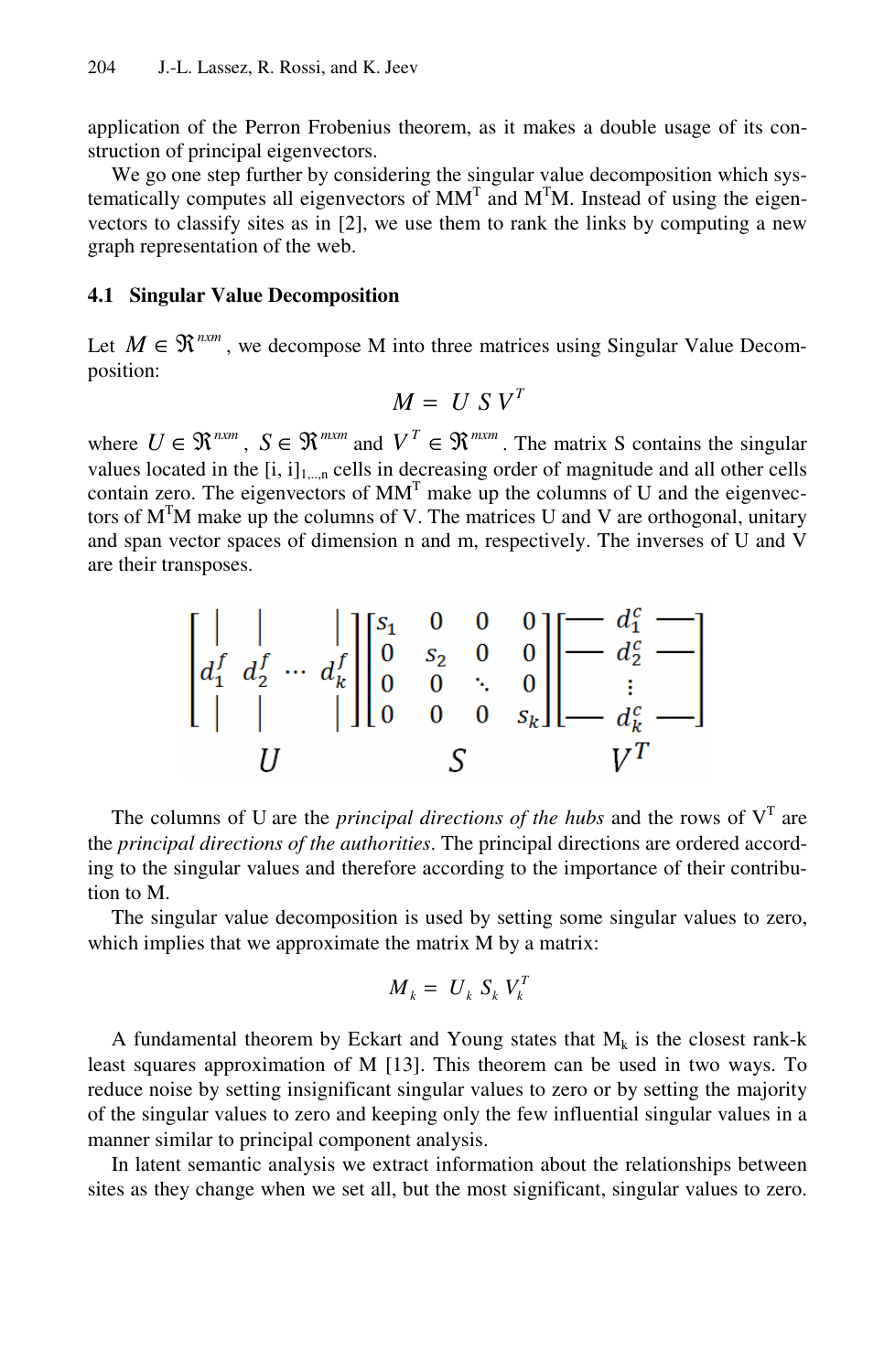The singular values in S provide contribution scores for the principal directions in U and  $V<sup>T</sup>$ .

We use the terminology "principal direction" for the following reason. In zoomed clusters [14] it was shown that (assuming unit vectors) the principal eigenvector is an "iterated centroid" that is a version of the notion of centroid, where outliers are given a decreasing weight. The iterative centroid is the reason Kleinberg's HITS algorithm favors the most tightly knit communities.



The iterative centroid penalizes outliers and gives more weight or influence to the tightly knit community.

### **4.2 Automatic Rating and Updating of Links**

The datasets we used in these experiments came from Panayiotis Tsaparas at the University of Toronto [15]. The queries we selected were: "Movies", "Computational Geometry", "Death Penalty", "Abortion", "Gun Control" and "Genetic." We start with a set of web pages interconnected by links. The set of web pages can be represented as an adjacency matrix M of the hyperlink graph G, where  $M_{i,j} = 1$  if there is a link from site i to site j, and  $M_{i,j} = 0$  if there is no link between site i and j.

In these experiments we first compute the SVD of the adjacency matrix M from a given query and set all but five singular values to zero. We then compute  $M_5$  a low rank approximation of M, to which corresponds a new graph  $G<sub>5</sub>$ . To this new graph, we apply the inDegree and PageRank algorithms. We count the number of relevant sites among the first ten given by the algorithms. We then compare these results with the results on the original graph G, see table 1. There is clearly a significant improvement for both algorithms. This improvement is further illustrated in tables 2 and 3, where we show the top ten results for the "Movies" query in each situation. Similar results have been obtained with the other queries.

It is important to notice that we are not following a Markov model now because the matrix  $M<sub>5</sub>$  is not a stochastic matrix, it even can have negative numbers. It does not

| <b>Oueries</b>                | inDegree | <b>LSA</b> inDegree | <b>PageRank</b> | <b>LSA PageRank</b> |
|-------------------------------|----------|---------------------|-----------------|---------------------|
| Movies                        |          | 10                  |                 |                     |
| <b>Computational Geometry</b> |          | 10                  |                 |                     |
| Death Penalty                 |          |                     |                 |                     |
| Abortion                      | 10       | 10                  |                 |                     |
| <b>Gun Control</b>            |          | 10                  |                 |                     |
| Genetic                       |          |                     |                 |                     |

**Table 1.** Quantitative relevance results before and after LSA on inDegree and PageRank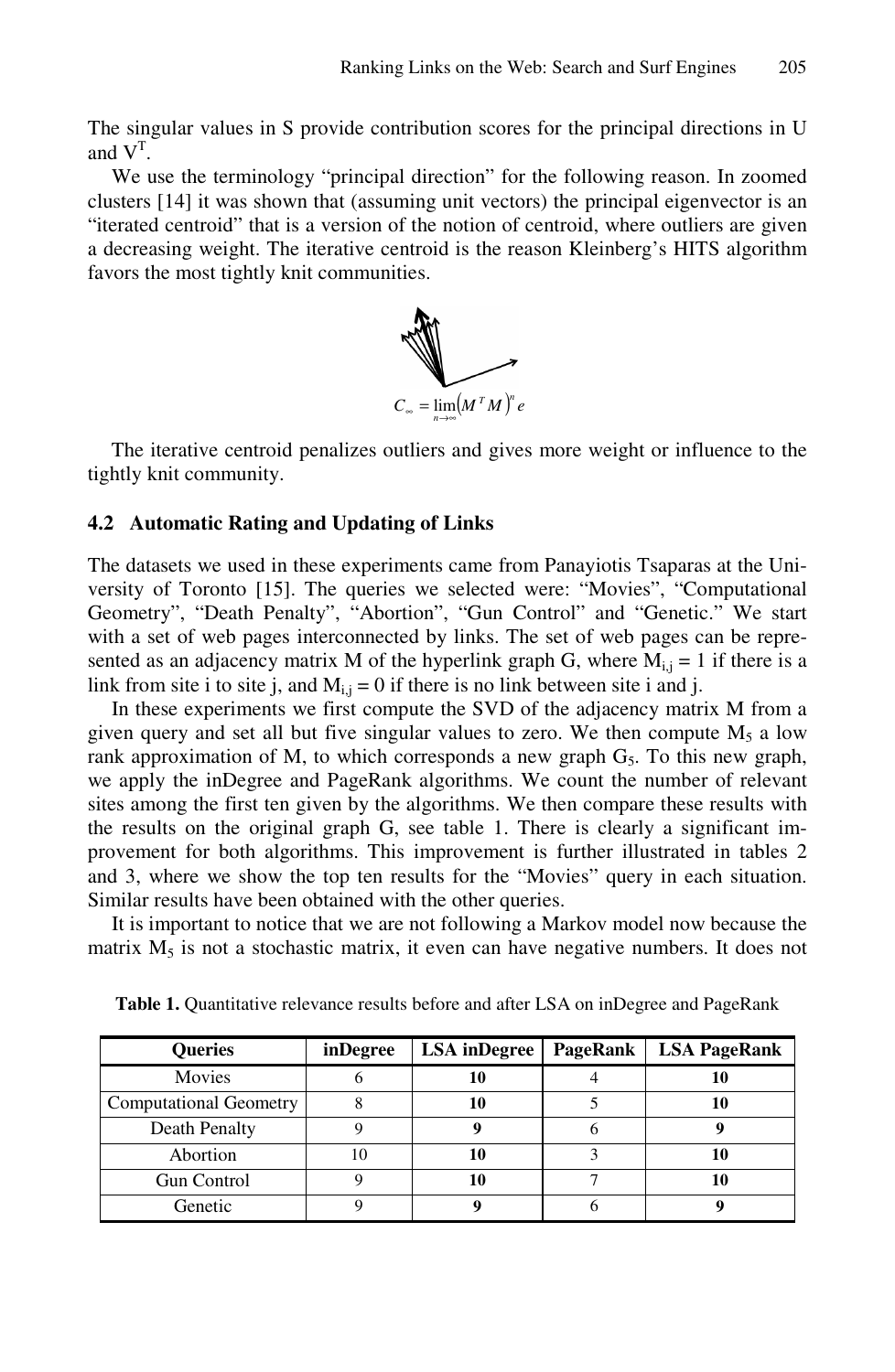correspond either to a Kirchhoff model as it does not fit a conservation system. However the values in  $M_5$  represent the larger coordinates of the eigenvectors with the larger eigenvalues, and as such representative of the main directions of the graph.

**Table 2.** Ranking of sites from the "Movies" query using inDegree on the original graph compared with inDegree on the appropriately weighted graph in which LSA has been applied

| Rank             | <i>inDegree</i>                    | <b>LSA</b> inDegree                |
|------------------|------------------------------------|------------------------------------|
|                  | Hollywood.com - Your entertainment | Hollywood.com - Your entertainment |
| $\mathbf{2}$     | <b>Paramount Pictures</b>          | Film.com & Movie Reviews,          |
| 3                | Film.com & Movie Reviews,          | <b>Paramount Pictures</b>          |
| $\boldsymbol{4}$ | Welcome to mylifesaver.com         | <b>Universal Studios</b>           |
| 5                | Disney.com -- Where the Magic      | Disney.com -- Where the Magic      |
| 6                | <b>Universal Studios</b>           | Movies.com                         |
| 7                | My Excite Start Page               | <b>MGM - Home Page</b>             |
| 8                | Movies.com                         | <b>All Movie Guide</b>             |
| 9                | Lycos                              | <b>Boxoffice Magazine</b>          |
| 10               | Google                             | <b>Batman Forever Movie</b>        |

**Table 3.** Ranking of sites from the "Movies" query using PageRank on the original graph compared with PageRank on the appropriately weighted graph in which LSA has been applied

| Rank         | PageRank                           | <b>LSA PageRank</b>                |
|--------------|------------------------------------|------------------------------------|
|              | <b>GuideLive: Movies in Dallas</b> | Hollywood.com - Your entertainment |
| $\mathbf{2}$ | CitySearch.com                     | Film.com & Movie Reviews,          |
| 3            | On Wisconsin                       | <b>Paramount Pictures</b>          |
| 4            | CDOutpost.com                      | <b>Universal Studios</b>           |
| 5            | Ebert & Roeper and the Movies      | Disney.com -- Where the Magic      |
| 6            | <b>Roger Ebert</b>                 | Movies.com                         |
| 7            | Sofcom Motoring                    | <b>MGM - Home Page</b>             |
| 8            | Hollywood.com - Your entertainment | <b>All Movie Guide</b>             |
| q            | The Knoxville News                 | <b>Boxoffice Magazine</b>          |
| 10           | Excite@Home: Career Opp.           | <b>Gannett home page</b>           |

### **4.3 Surf Sessions**

In a surf session we chose a starting site at random and follow the links with the highest weight. To generate the weights we first compute the SVD of the adjacency matrix from the movies query and set all but two hundred singular values to zero. We then compute  $M<sub>200</sub>$ . We selected the site "Math in the Movies" at random and followed the link with the highest value. In this example we can check that all visited sites are relevant, we had similar cases with other random start sites, where even if a visited site did not appear to be relevant the following ones were. Such surf sessions help us validate the SVD technique that we proposed, as well as being a starting point for the design of surf engines.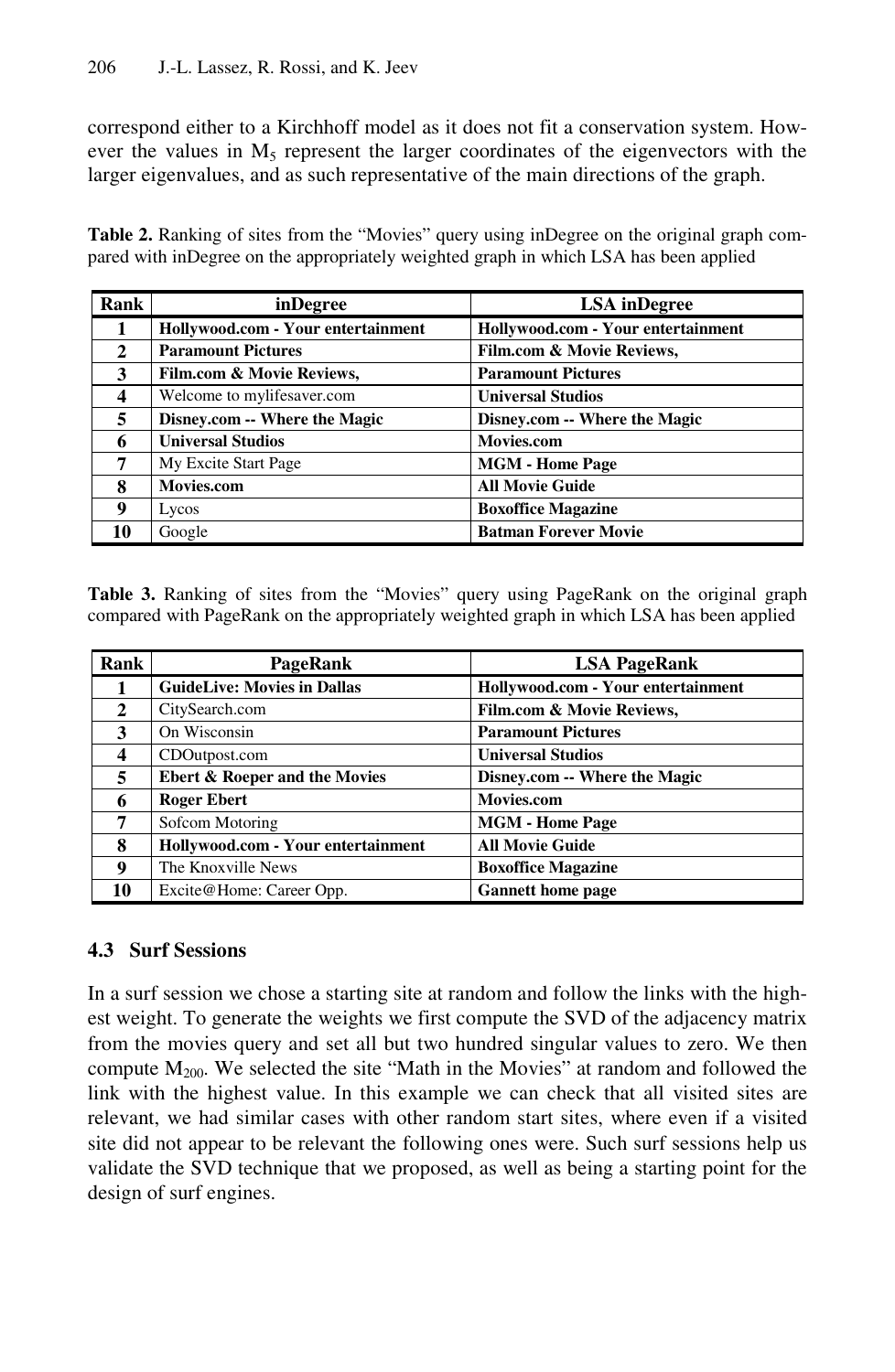| Links        | <b>Surf Session</b>                            |  |
|--------------|------------------------------------------------|--|
| <b>Start</b> | http://world.std.com/~reinhold/mathmovies.html |  |
|              | Math in the Movies                             |  |
| 2            | http://www.pithemovie.com                      |  |
|              | Pi The Movie: Enter                            |  |
| 3            | http://www.mrcranky.com                        |  |
|              | Movies and more movies!                        |  |
|              | http://ign.com                                 |  |
| 4            | <b>IGN</b>                                     |  |
| 5            | http://www.allmovie.com                        |  |
|              | All Movie Guide                                |  |
| 6            | http://www.chireader.com/movies                |  |
|              | Reader Guide: Movies                           |  |
| End          | http://www.amctv.com                           |  |
|              | <b>American Movie Classics</b>                 |  |

**Table 4.** Surf session starting with the site "Math in the Movies" from the query "Movies"

### **4.4 Meta Sites and Targets**

Assuming that a hub and a corresponding authority are of excellent quality, we could expect that they are directly linked. This is why in SALSA, Trawling and others, the relationship between hubs and authorities is given as a bipartite graph. In our setting we can expect that the links with the highest value connect sites of particular interest. Indeed we see from the tables that the sites from which the links originate are sites about sites, or meta sites, while those pointed to by the links are targets. Such sites are related to Kleinberg's Hubs and authorities, but they might be more specific and are computed differently, so we gave them different names to avoid confusion.

| <b>Link Weight</b>                                       | <b>Meta sites</b>                                      | <b>Targets</b>                                  |
|----------------------------------------------------------|--------------------------------------------------------|-------------------------------------------------|
| 1.92                                                     | "All" Engineering Resources on the Internet            | Geometry in Action                              |
| 1.85                                                     | Computational Geometry Pages: What's<br>ancient?       | Geometry in Action                              |
| 1.60                                                     | Computational Geometry on the WWW                      | Geometry in Action                              |
| 1.53                                                     | "All" Engineering Resources on the Internet            | Directory of Computational Geometry<br>Software |
| 1.47                                                     | <b>Computational Geometry Links</b>                    | Geometry in Action                              |
| 1.46                                                     | What's<br>Computational Geometry<br>Pages:<br>ancient? | Directory of Computational Geometry<br>Software |
| 1.36                                                     | <b>Computational Geometry Web Directories</b>          | Geometry in Action                              |
| 1.35                                                     | "All" Engineering Resources on the Internet            | The former CGAL home page                       |
| Computational Geometry Pages: What's<br>1.30<br>ancient? |                                                        | The former CGAL home page                       |

**Table 5.** Meta sites and Targets for the query "Computational Geometry"